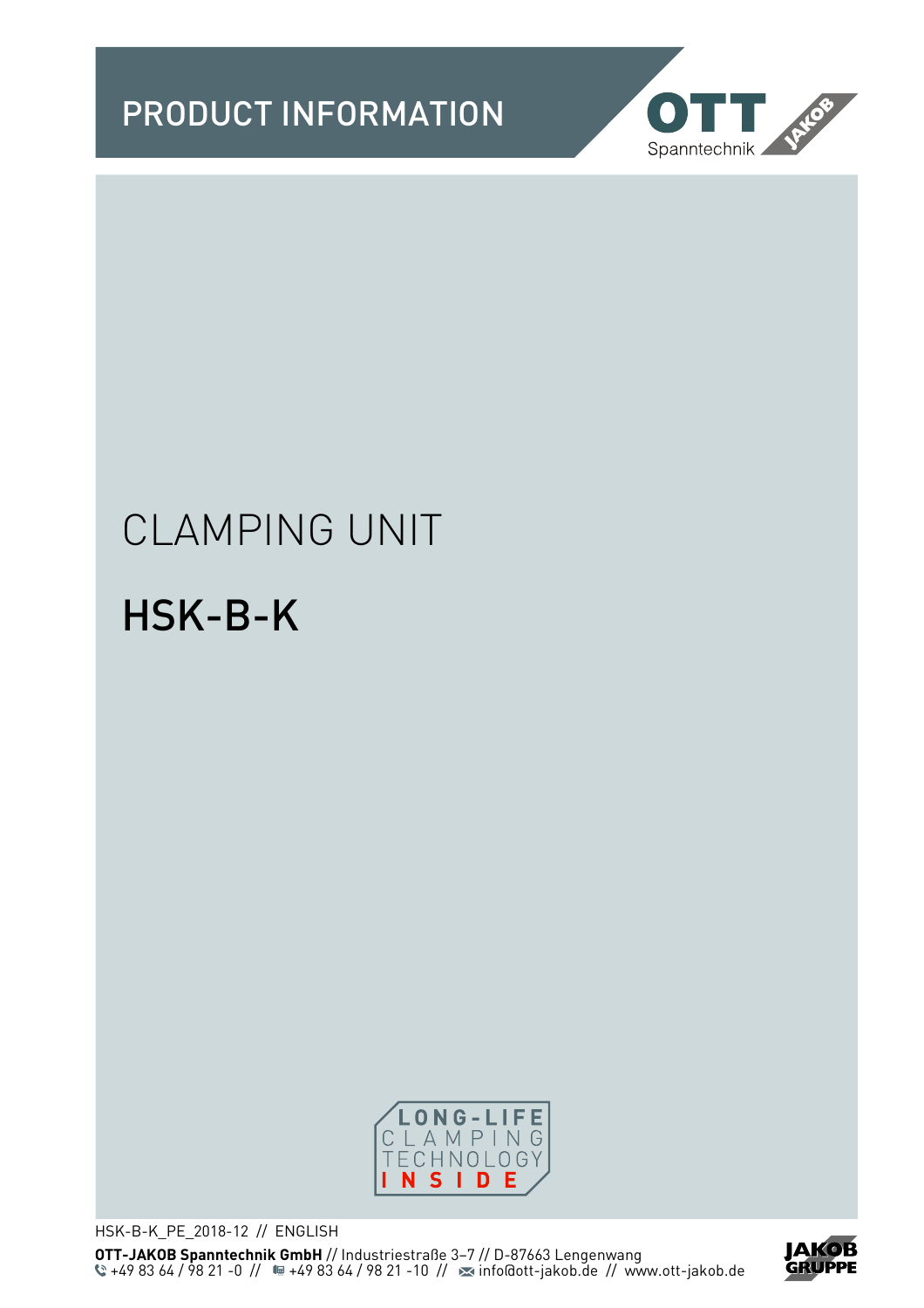

#### **TABLE OF CONTENTS**

|                | DIMENSIONS.  |  |
|----------------|--------------|--|
| 1.2            |              |  |
| 1.3            |              |  |
| $\overline{2}$ |              |  |
| 3              |              |  |
| 3.1            |              |  |
| 3.2            |              |  |
| 33             |              |  |
| 3.4            |              |  |
| 3.5            |              |  |
| $\sqrt{ }$     |              |  |
| 4 <sup>1</sup> |              |  |
| 4.2            |              |  |
| 4.3            |              |  |
| 44             |              |  |
| 4.5            | SPARE PARTS. |  |
| 4.6            |              |  |
| 4.7            |              |  |
|                |              |  |

#### symbol explanation



keep attention dangerous!



keep attention - malfunction!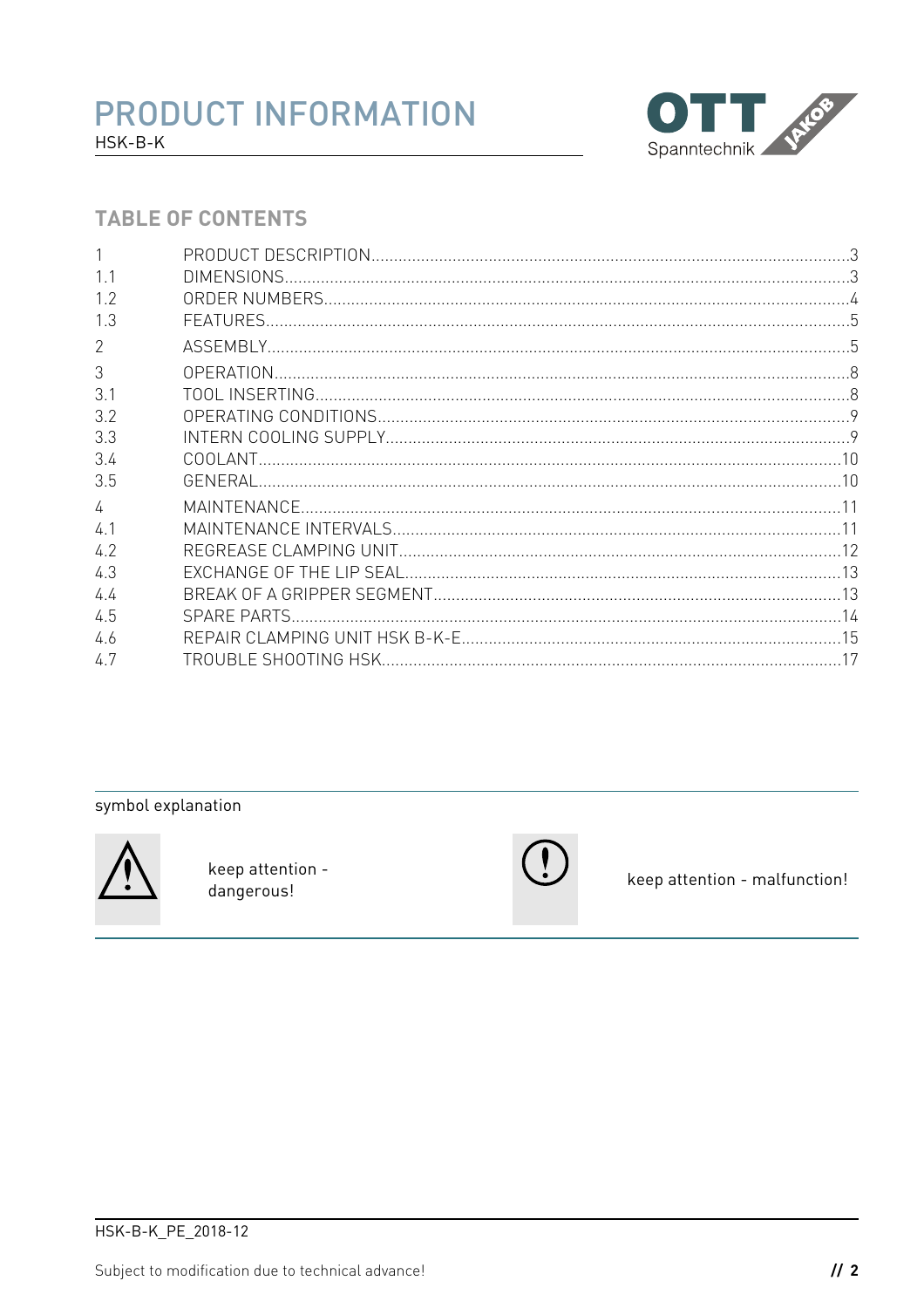

# **1 PRODUCT DESCRIPTION**

### **1.1 DIMENSIONS**



| d <sub>1</sub>   | 32   | 40  | 50   | 63   | 80   | 100  | $125*$ |
|------------------|------|-----|------|------|------|------|--------|
| $E.M.$ ±0,1      | 8,5  | 8,5 | 10,5 | 10,5 | 13   | 13   | 16,5   |
| a <sub>1</sub>   | 13,5 | 14  | 15   | 16,5 | 14,5 | 15,5 | 31,5   |
| A                | 0,5  | 0,5 | 0,5  | 0,5  | 0,5  | 0,5  | 0,5    |
| $H_1$            | 5,1  | 5,6 | 6,4  | 7,4  | 8,3  | 9    | 10,8   |
| $H_{\text{max}}$ | 7,5  | 8   | o    | 10   | 11   | 12,5 | 15,8   |
| SW               | 12   | 15  | 18   | 24   | 27   | 36   | 46     |

\* HSK A125-B-K: with lock screw (without distance piece)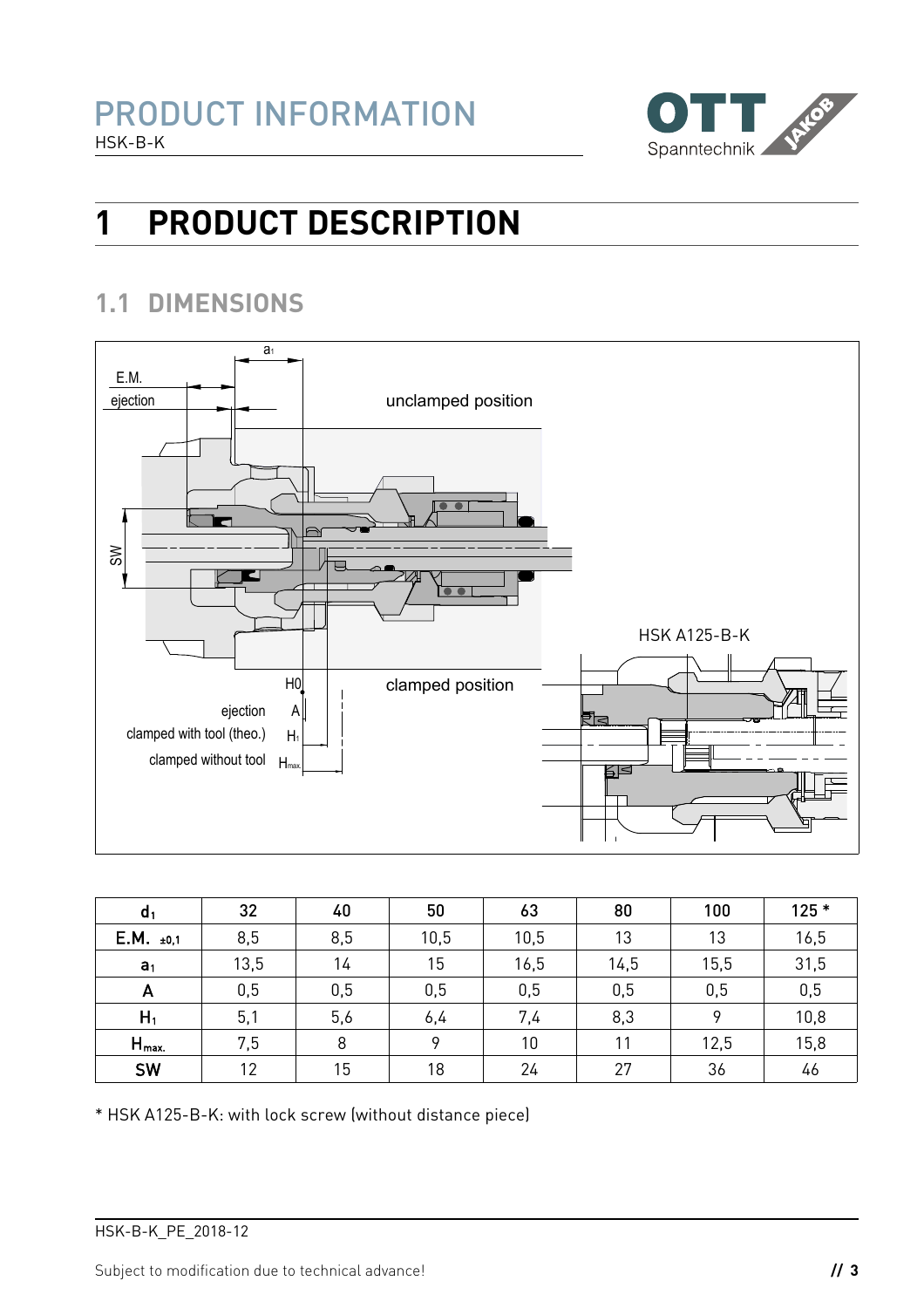

### **1.2 ORDER NUMBERS**



| clamping unit          | $\mathsf{I}_{9}$ | $\mathsf{l}_8$ | $l_{11}$ | order-no.      |
|------------------------|------------------|----------------|----------|----------------|
| HSK A32-B              | 30               | 43             | 62,5     | 95.600.113.3.6 |
| <b>HSK A32-B-K</b>     | 25               | 38             | 57,5     | 95.600.045.3.6 |
| HSK A40-B              | 44               | 58             | 78       | 95.600.034.3.6 |
| <b>HSK A40-B-K</b>     | 25,5             | 35             | 50       | 95.600.173.2.6 |
| HSK A50-B              | 45               | 61             | 84       | 95.600.035.3.6 |
| HSK A50-B-K L64        | 31,5             | 45             | 64       | 95.600.118.3.6 |
| HSK A50-B-K L53        | 30               | 37,5           | 53       | 95.600.176.2.6 |
| HSK A63-B              | 52               | 69             | 94       | 95.600.033.2.6 |
| <b>HSK A63-B-K L82</b> | 40               | 57             | 82       | 95.600.051.2.6 |
| <b>HSK A63-B-K L65</b> | 38               | 46,5           | 65       | 95.600.172.2.6 |
| HSK A80-B              | 56               | 72             | 98       | 95.600.036.2.6 |
| <b>HSK A80-B-K</b>     | 45               | 59             | 77       | 95.600.152.1.6 |
| <b>HSK A100-B</b>      | 70               | 93             | 124      | 95.600.037.2.6 |
| <b>HSK A100-B-K</b>    | 55               | 73,5           | 92       | 95.600.156.1.6 |
| <b>HSK A125-B</b>      | 86               | 112,5          | 149      | 95.600.182.1.6 |
| <b>HSK A125-B-K</b>    | 70               | 88             | 107      | 95.600.159.1.6 |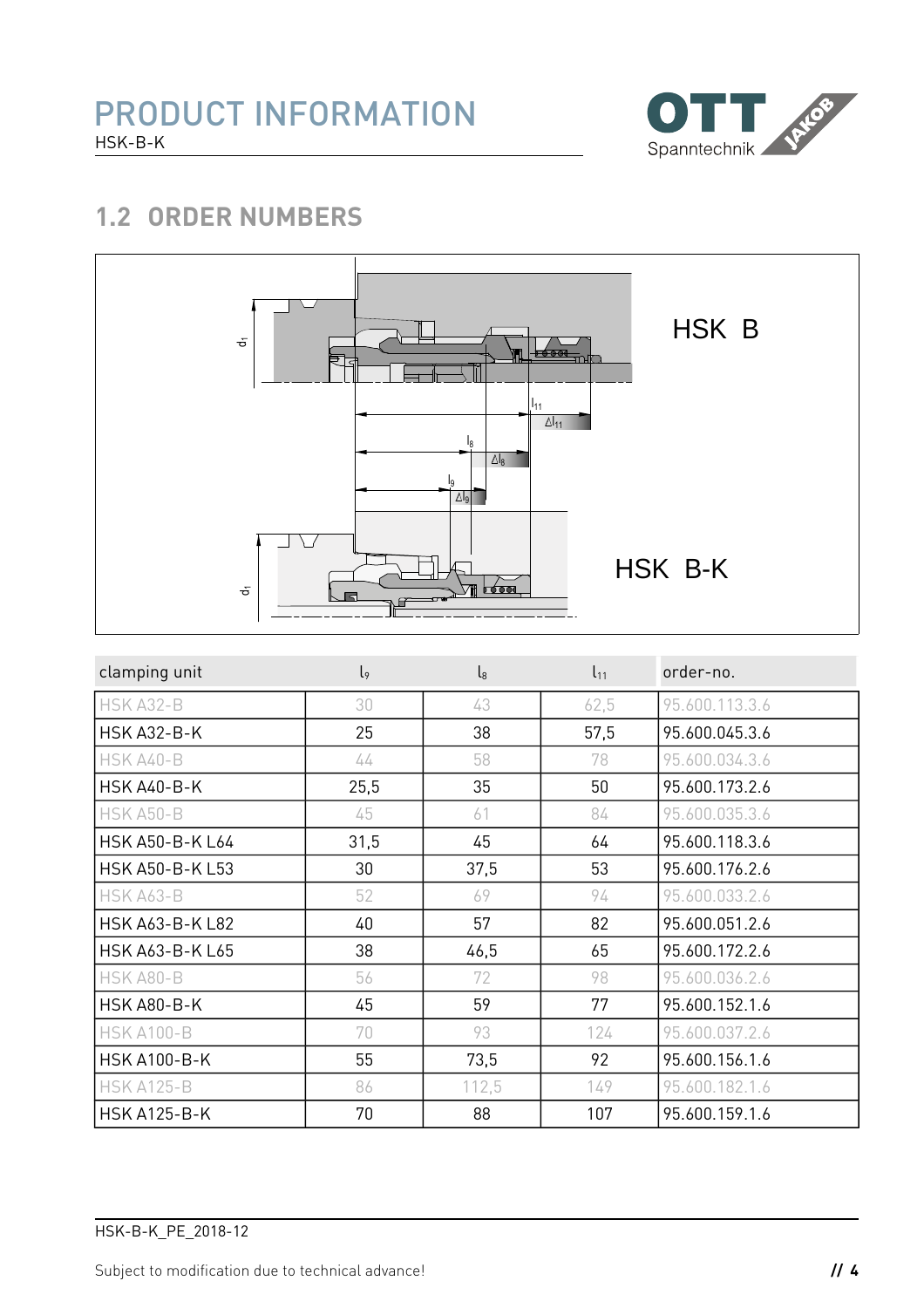

#### **1.3 FEATURES**

- **Parallel moving gripper segments**
- **•** High static and dynamic stiffness
- **Locking geometry**
- **•** high life expectancy
- short version

## <span id="page-4-0"></span>**2 ASSEMBLY**

- ▲ Clean spindle inside contour
- make sure that edges are properly rounded
- $\blacktriangle$  grease 0-rings



HSK-B-K\_PE\_2018-12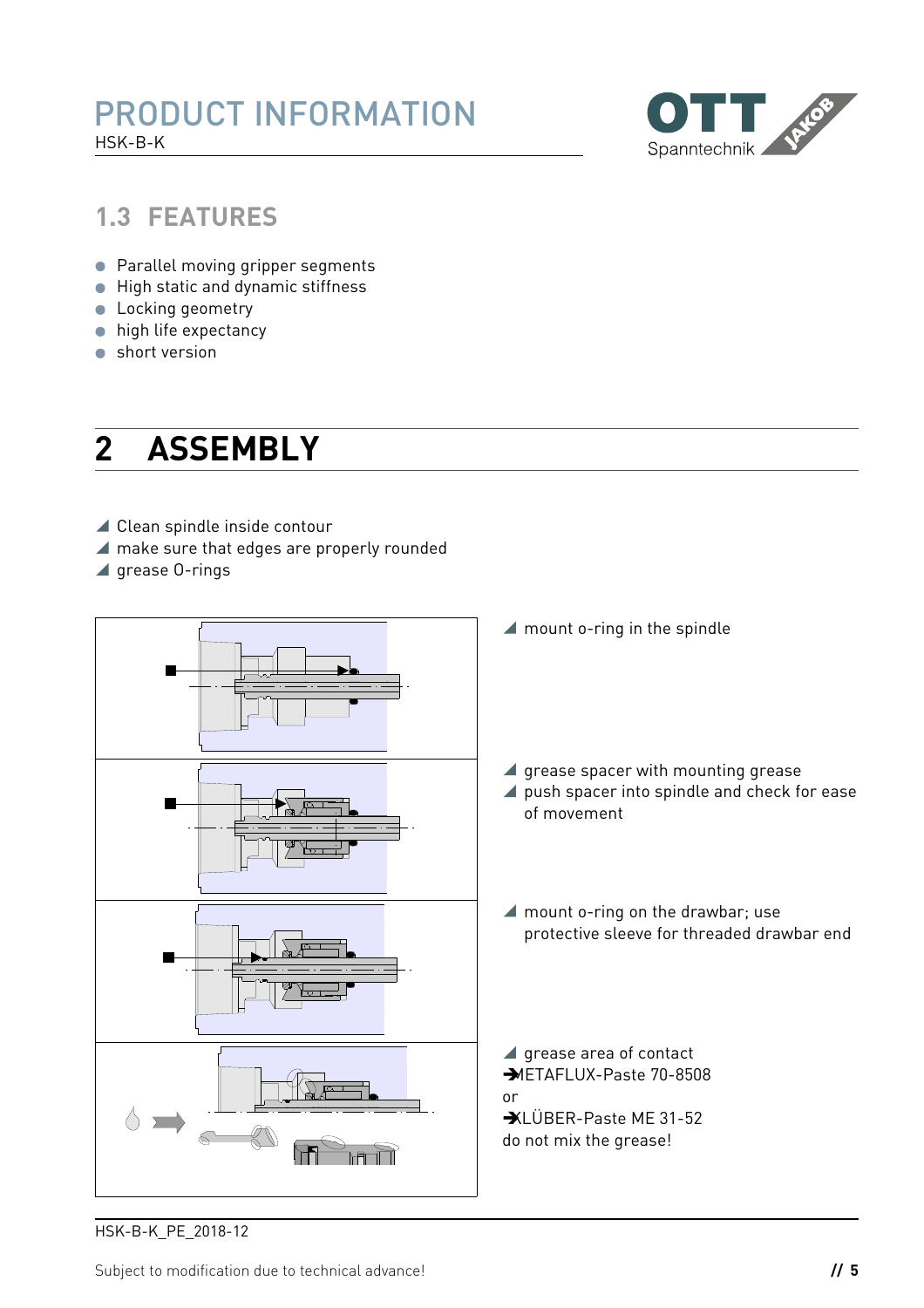### PRODUCT INFORMATION HSK-B-K





with HSK A125-B-K: next step see next page



 $\blacktriangle$  snap gripper segments in the spacer; ensure that the numbers match

- ▲ put the distance piece / disc kit into the clamping cone
- $\blacktriangle$  screw the clamping cone onto the drawbar and tighten it
- In unclamped position:
- ▲ detect the difference to the gauge dimension E.M.
	- gauge dimension:
	- A32: 8,5 mm
	- $A40.85$  mm ● A50: 10,5 mm
	- A63: 10,5 mm
	- **A80** 13 mm
	- A100: 13 mm
	- A125: 16,5 mm
- $\blacktriangle$  screw out the clamping cone
- ▲ match up the distance piece
- $\blacktriangle$  screw the clamping cone with the distance piece onto the drawbar again and tighten it tightening torque:
	- **A32: 10 Nm** A40: 10 Nm
	- A50: 20 Nm
	- A63: 30 Nm
	- **A80: 30 Nm**
	- **A100: 50 Nm**
- $\blacktriangle$  check the gauge dimension E.M.

#### Check after approx. 100 strokes

In unclamped position:

- Check dimension gauge E.M.
- $\blacktriangle$  check the lock of the clamping cone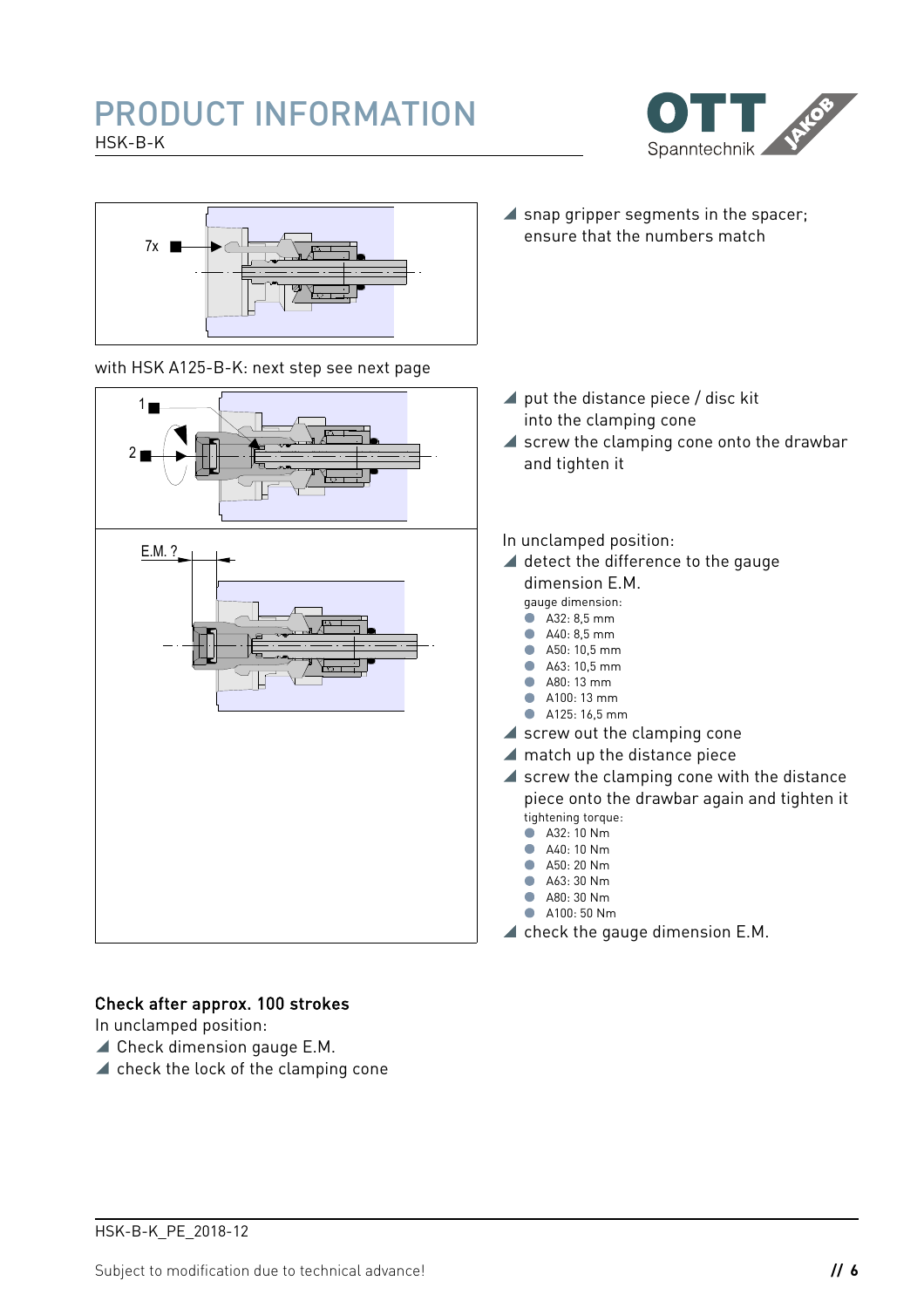#### PRODUCT INFORMATION HSK-B-K



#### Different with HSK A125-B-K



#### Check after approx. 100 strokes

In unclamped position:

▲ Check dimension gauge E.M.



▲ re-tighten through a clamped tool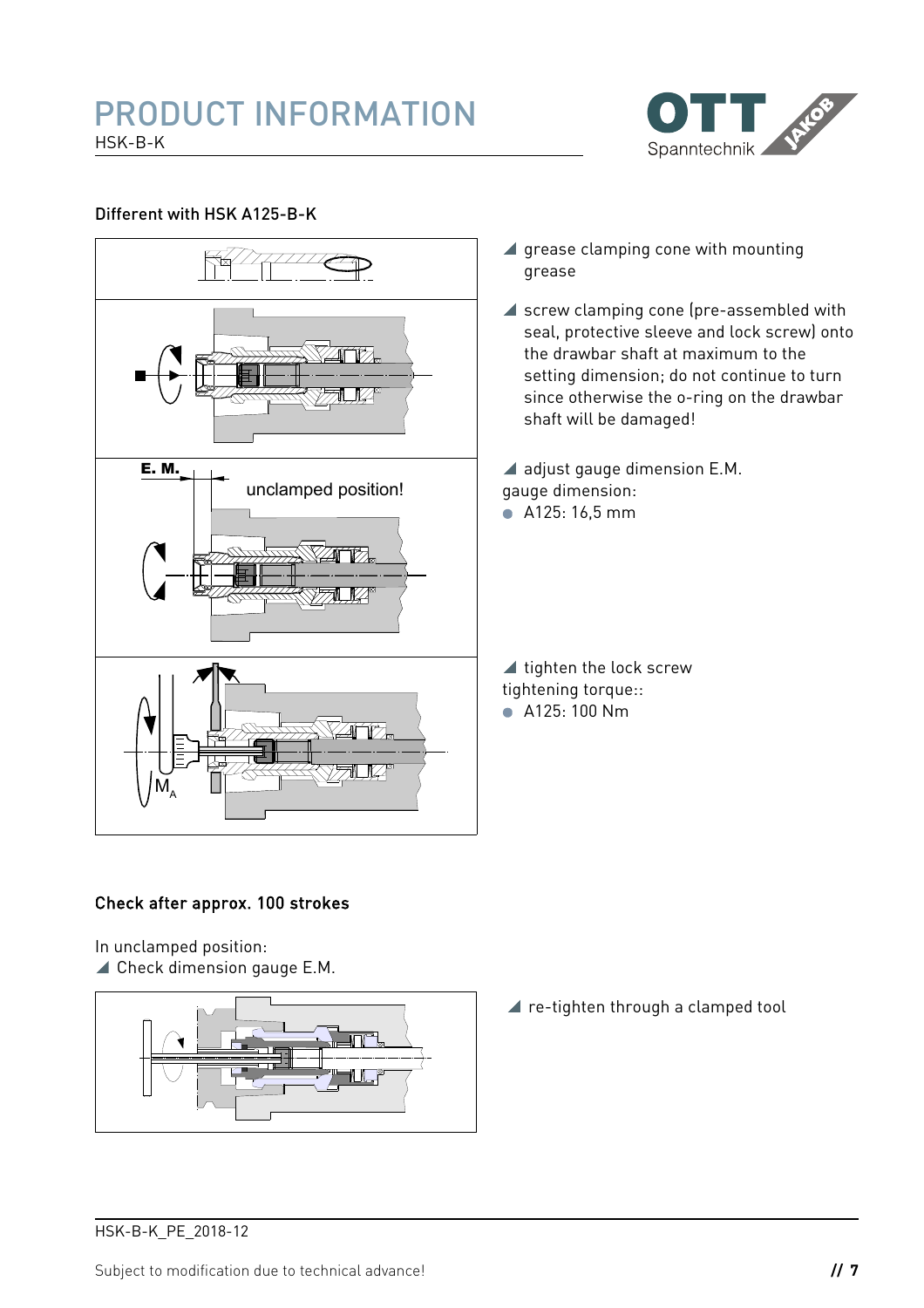

# **3 OPERATION**



No rotation without clamped tool! Only use technically perfect tools!

### **3.1 TOOL INSERTING**



Do not insert tool into the spindle taper when rotating! The tool has to be inserted all the way to the plane surface of the clamping cone to prevent misclamping!

Our recommendation for the concentricity tolerance for tool changing as well as the maximum force on the plane surface on the clamping cone is shown in the table below:

| standard size                   | E 25 | A 32        | A 40        | A 50 | A 63        | A 80 | A 100         | A125A160     |     |
|---------------------------------|------|-------------|-------------|------|-------------|------|---------------|--------------|-----|
|                                 |      | <b>B</b> 40 | <b>B</b> 50 | B 63 | <b>B</b> 80 |      | B 100   B 125 | <b>B</b> 160 |     |
|                                 |      | E 32        | E 40        | E 50 | E 63        |      |               |              |     |
|                                 |      |             | F 50        | F 63 | F 80        |      |               |              |     |
| concentricity (øG) [mm]         | 0,6  | 0,7         | 0,7         | 0,8  | 0,8         | 1,0  | 1,0           | 1,0          | 1,2 |
| tool changer force max.<br>[kN] |      |             | 1,4         | 2,2  | 3,6         | 5,6  | 9             | 9            | 9   |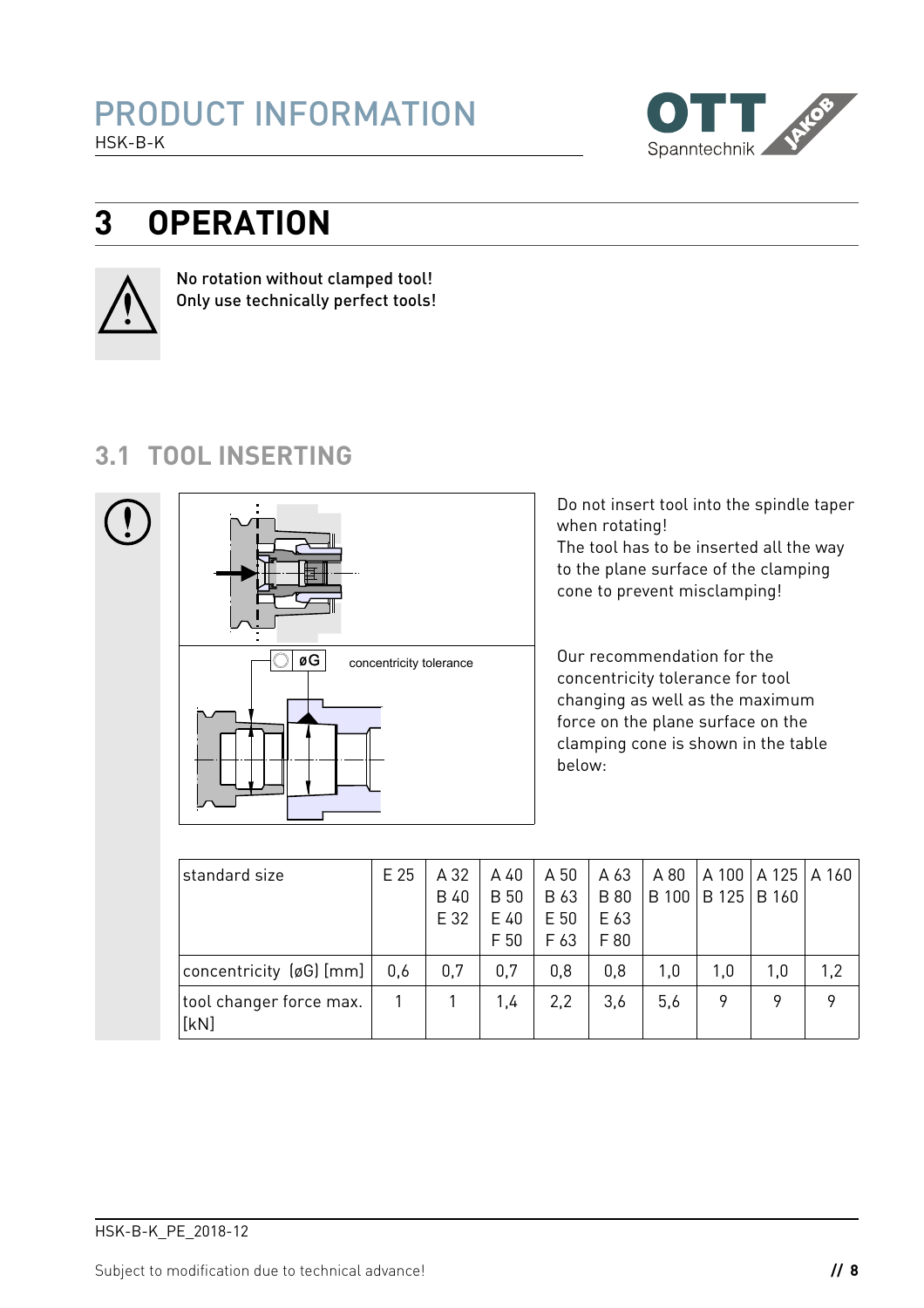

### **3.2 OPERATING CONDITIONS**



- Avoid additional stress contributed to force from brackets or any other connection and or support, proximity switches
- impact loads < 25 q
- the spring must be protected against corrosive media and dirt exposure
- the tool interface must be free of chips and substantial cooling lubricant residue
- allowable temperature  $10^{\circ}$  C (on the inside of the spindle)

### **3.3 INTERN COOLING SUPPLY**

- Because of possible damage at the coolant tube interface (tube/seal) we recommend drainage holes in the tool interface area
- during installation of tool: pressure in clamp chamber p < 0,5 bar
- In order to minimize wear, the coolant tube at the interface of the gripper assembly and tool should be shaped as follows:
	- minimum and easy going and angular flexing (per ISO 12164-1)
	- **qround**
- Operation with coolant is only permitted if free flow is guaranteed. Therefore, you must only use tool holders with coolant tubes and tools with coolant thru holes. Otherwise, it is possible that the spindle gets flooded or the seals are damaged by the pressure spikes.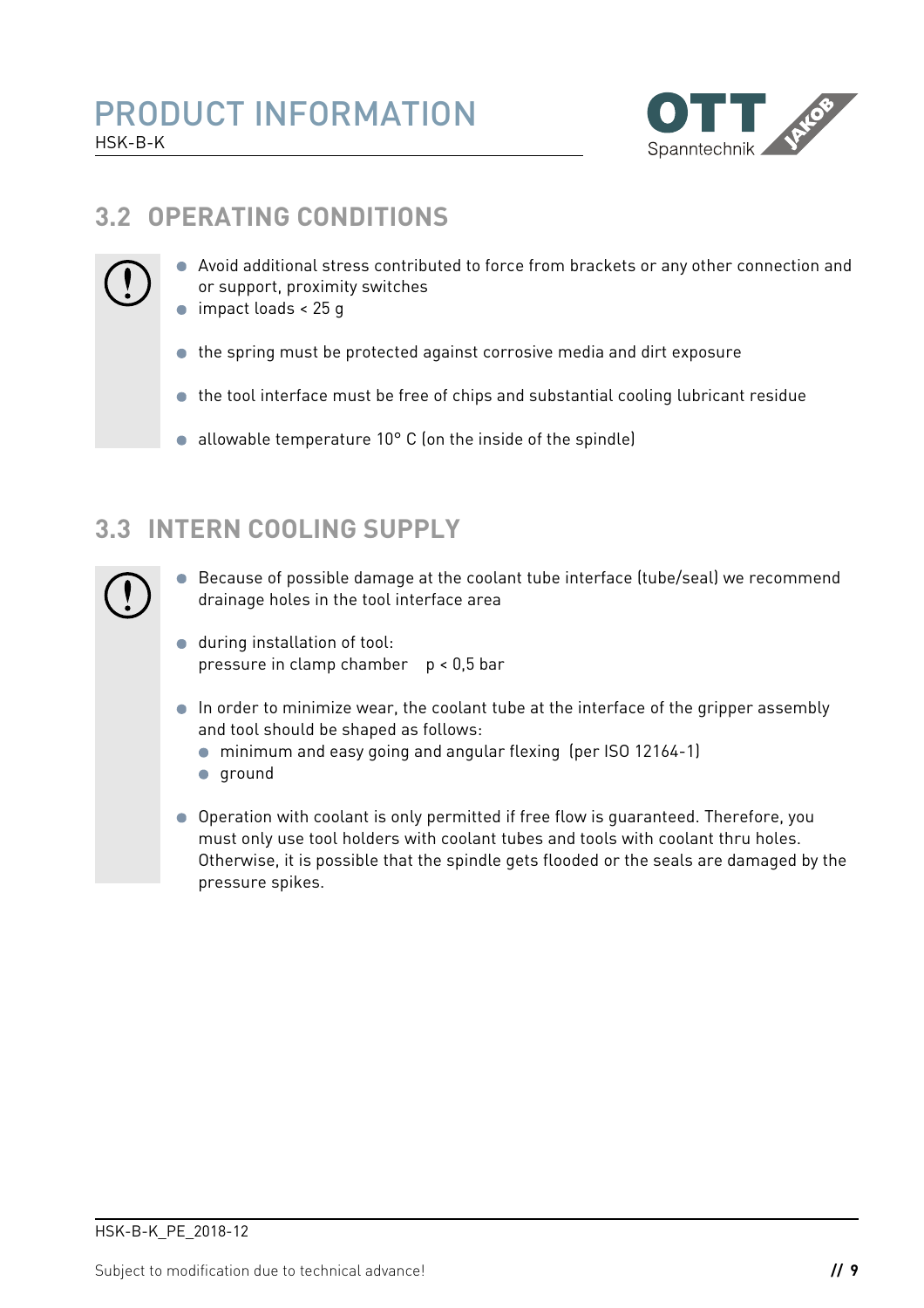

### **3.4 COOLANT**



Guidelines and technical specifications for the coolant use in the machine:

Coolant use must conform to the current regulations of the legislation and the professional association.

Our products are to the greatest possible extent protected by the materials used or by means of a passivated surface against corrosion and therefore suited for use with water. The rate of corrosion is strongly dependent on the contents of the media (e.g. chlorine is very much increasing the rate of corrosion), as well as the environment in which the products are being operated (e.g. the difference in electrical potential between rotor and stator in spindles).

Suitable protective measures such as the utilization of corrosion inhibitors will extend the service life in every way.

Furthermore, you must only use coolants which conform with the specs listed on the table below.

| Parameter / test procedure                               | <b>Limited values</b>                                                                      |
|----------------------------------------------------------|--------------------------------------------------------------------------------------------|
| Corrosion protection according<br>to DIN 51360 section 2 | No corrosion after 2 hours                                                                 |
| Elastomer compatibility                                  | No change of the shore hardness and/or the<br>elongation<br>OTT-JAKOB applies FKM (VITON®) |
| Nonferrous metal compatibility                           | No corrosion on copper, brass and aluminum parts                                           |
| Glue residue after slow<br>evaporation at 50 degrees     | Non sticky! No residue! Easily removable.                                                  |

### **3.5 GENERAL**



- Recommendation: install a limit switch for the drawbar
- Follow maintenance intervals!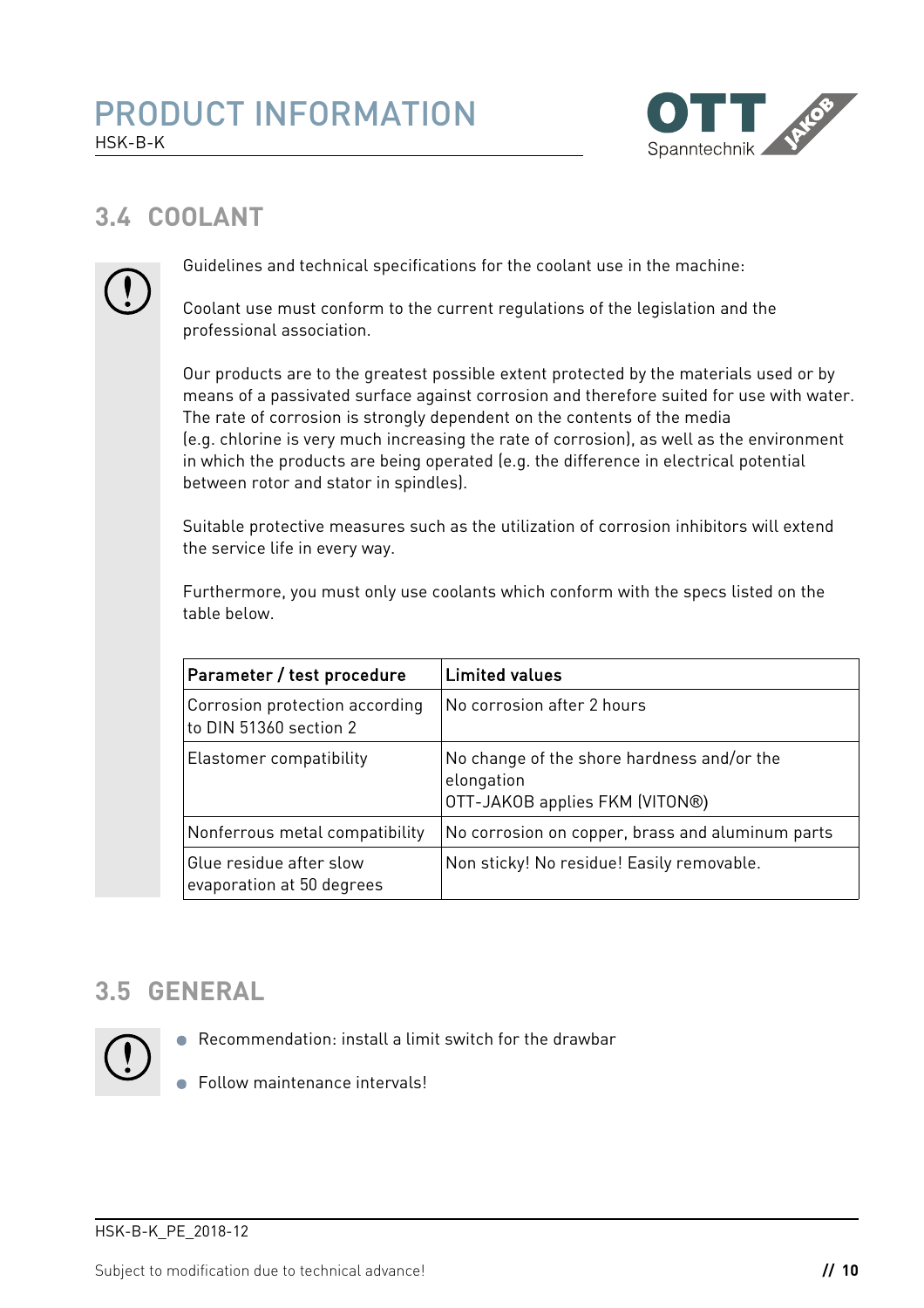

# **4 MAINTENANCE**

### **4.1 MAINTENANCE INTERVALS**

To guarantee the function of the power drawbar the following maintenance intervals must be adhered to.

#### Every week

- Check the packing ring in the clamping unit (visual check)
- Check the clamping unit if it is polluted or damaged; is it sufficient greased? (visual check) Please see below:

The regrease cycle depends on the loss of lubrication of the clamping unit.

Cause for the loss of lubrication:

- Seal in the clamping cone is defective
- **Type of medium used can desolve grease**
- Cleaning spray from outside directly on the clamping unit etc

Regrease clamping unit  $\rightarrow$  #[4.2](#page-11-0) // 12

#### Every six month or after 200.000 tool changes at the latest

- $\blacktriangle$  In unclamped position: Check dimension gauge E.M.
- $\blacktriangle$  check the lock of the clamping cone
- Test Pull-in-force (we recommend:use Power-Check): If the pull-in-force is smaller than 70% of the nominal value, following procedures have to be performed in the following sequence:
	- regrease  $( \rightarrow \#4.2 \# 12)$  $( \rightarrow \#4.2 \# 12)$  $( \rightarrow \#4.2 \# 12)$  $( \rightarrow \#4.2 \# 12)$  $( \rightarrow \#4.2 \# 12)$  and test pull-in force again
	- exchange clamping unit and test again
	- exchange drawbar completely

#### Every year or after 500.000 tool changes at the latest

Exchange the packing ring  $\rightarrow$  #[4.3](#page-12-0) // 13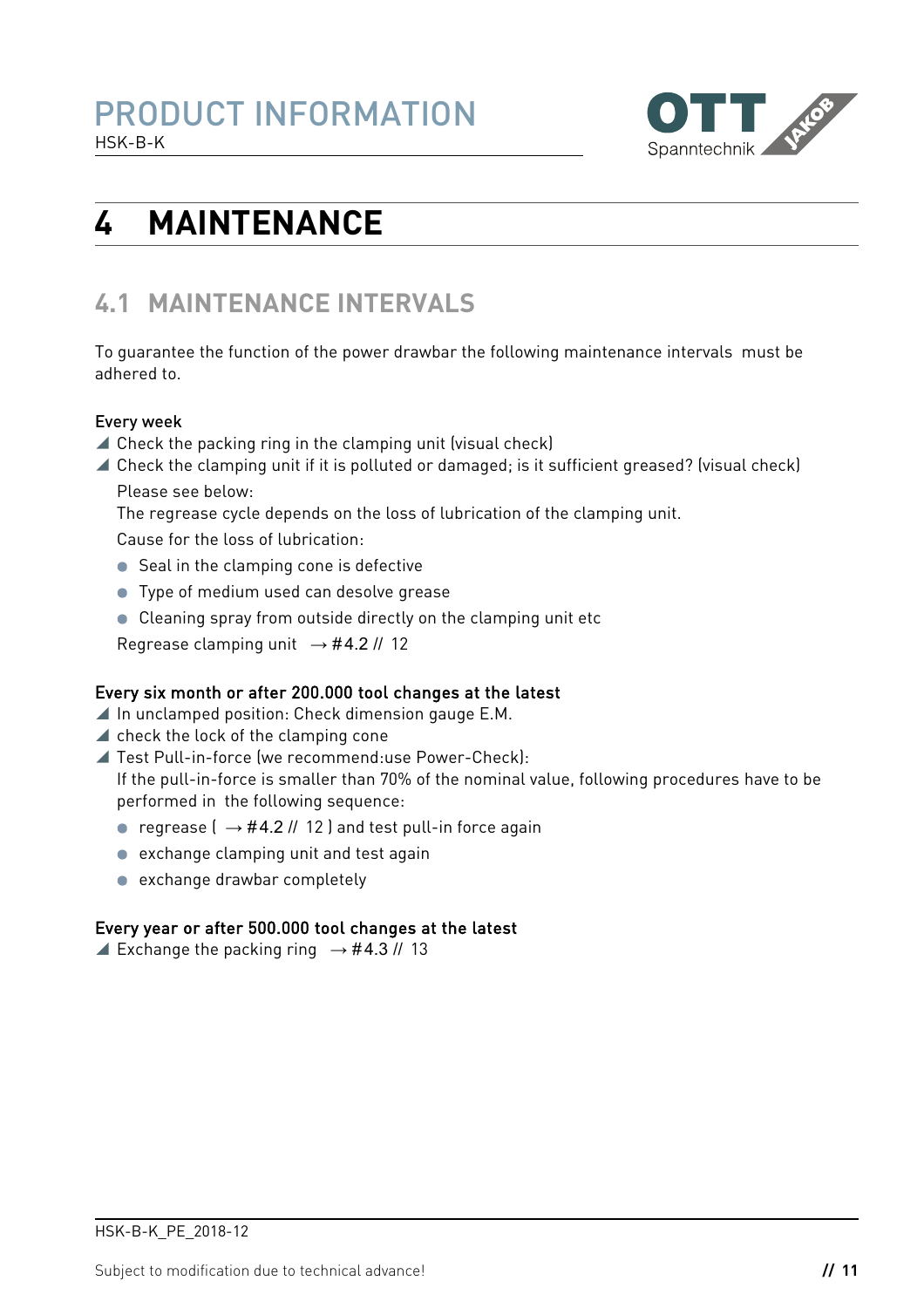

### <span id="page-11-0"></span>**4.2 REGREASE CLAMPING UNIT**



Note: take only grease of one company; do not mix the grease!

#### Regrease in assembled condition



If very dirty: take clamping unit out and clean. Then grease clamping unit and reassemble  $\rightarrow$  #[2](#page-4-0) // 5

#### Grease for HSK-clamping unit

| designation                               | quantum | order-no.    |  |
|-------------------------------------------|---------|--------------|--|
| $\ast$<br>METAFLUX-Fett-Paste Nr. 70-8508 | 4 g     | 0.929100.012 |  |
| METAFLUX-Moly-Spray Nr. 70-81             | 400 ml  | 06.21001.017 |  |
| METAFLUX-Moly-Spray Nr. 70-82             | 400 ml  | 06.21001.010 |  |
| KLÜBER-Fett-Paste ME 31-52                | 10q     | 06.21001.014 |  |
| KLÜBER-Spray ALTEMP Q NB 50               | 400 ml  | 06.21001.015 |  |

\* first equipment



Note: take only grease of one company; do not mix the grease!

Aid for regreasing with paste in mounted state (clamped without tool):

| I designation | HSK-size          | order-no.         |
|---------------|-------------------|-------------------|
| ∣brush        | 100،<br>A32<br>ΑI | 16001.001<br>U6.1 |

HSK-B-K\_PE\_2018-12

Subject to modification due to technical advance! **// 12**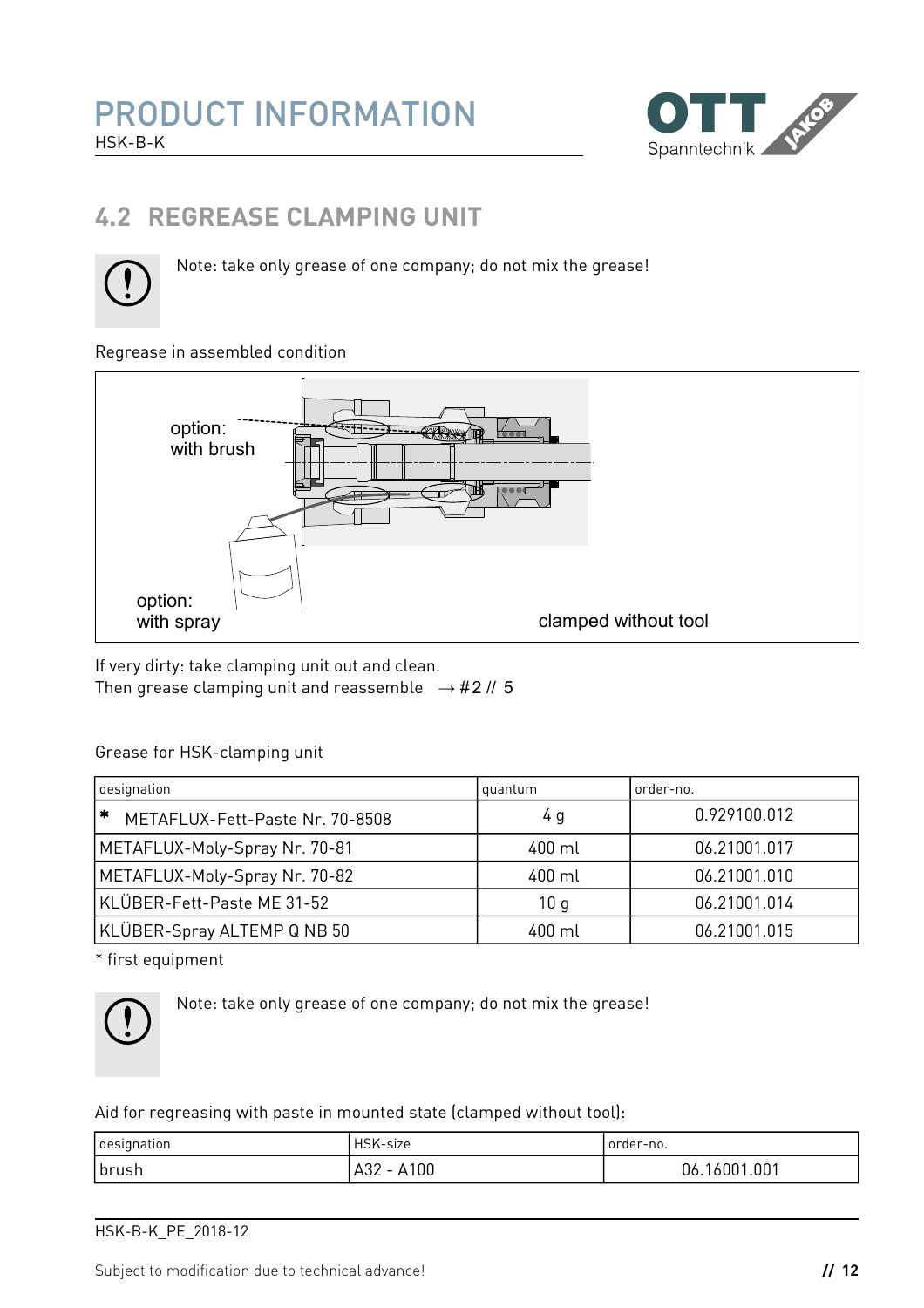

### <span id="page-12-0"></span>**4.3 EXCHANGE OF THE LIP SEAL**

For dismounting the lip seal it is not necessary to take away the ring. Only when the ring is damaged it must be exchanged.



- $\blacktriangle$  Take away the damaged lip seal with a hook or pliers
- ▲ Compress the lip ring and build in; look for the build in position
- **press the seal with a blunt object against** the lining
- $\blacktriangle$  take a mandrel to bring it in the finaly position

### **4.4 BREAK OF A GRIPPER SEGMENT**

If one of the gripper segments should break, the complete clamping unit needs to be replaced!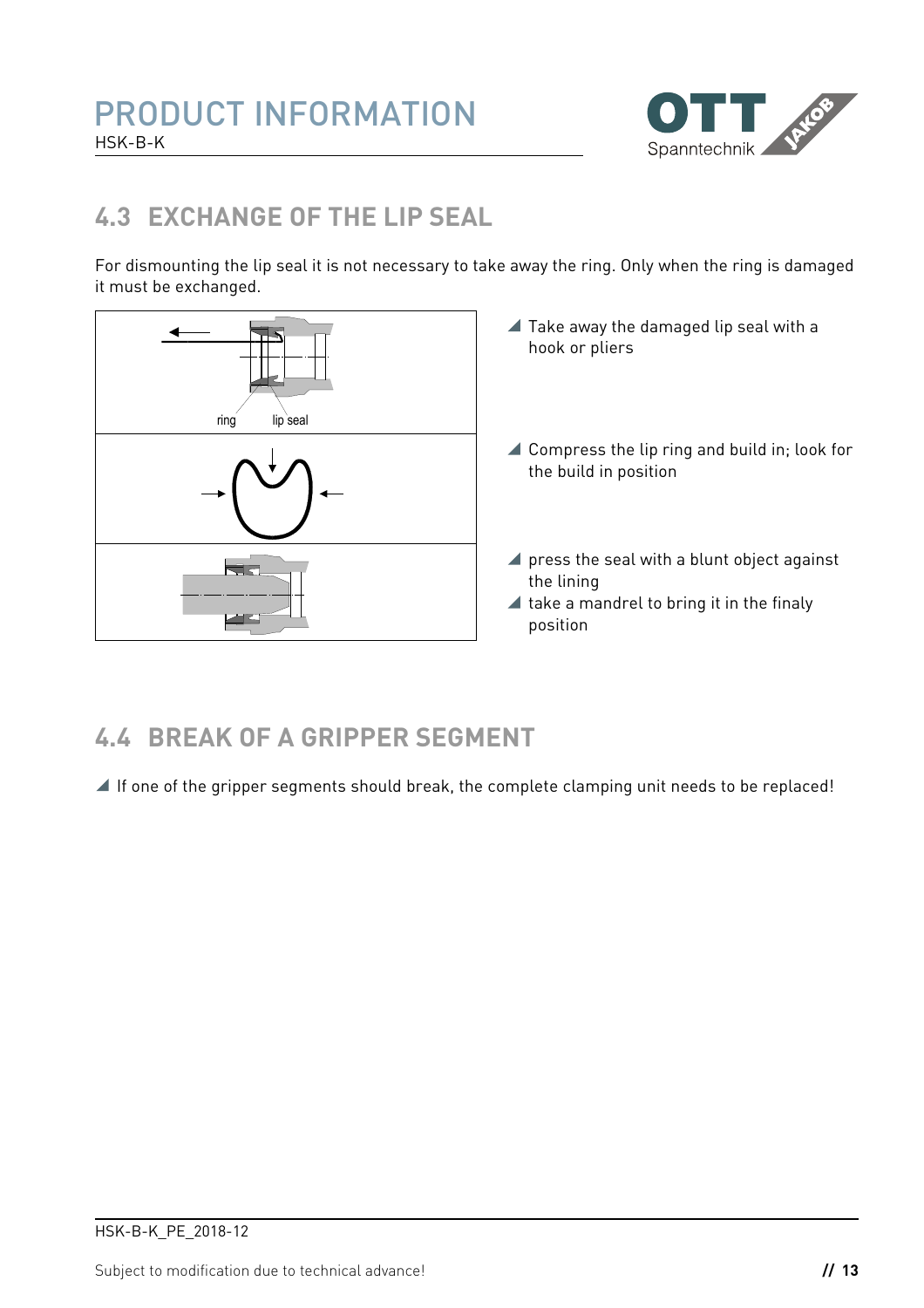

### **4.5 SPARE PARTS**



| clamping<br>unit | <b>HSK</b>       | lip seal                    | $0 - ring$                  |                                     | distance piece<br>disc kit |  |
|------------------|------------------|-----------------------------|-----------------------------|-------------------------------------|----------------------------|--|
| nominal size     | complete         | 1                           | $\overline{2}$              | 3                                   | 4                          |  |
| A32              | 95.600.045.3.6   | 0.926030.110                | 0.926010.205                | 0.926010.233                        | 95.601971.4.1              |  |
|                  |                  | $6 \times 10 \times 3,0$    | $4,5 \times 1,0$            | $6,3 \times 2,4$                    |                            |  |
| A40              | 95.600.173.2.6   | 0.926030.112                | 0.926010.044                | 0.926010.047                        | 95.603.718.9.2             |  |
|                  |                  | $8 \times 14 \times 4,0$    | $6,0 \times 1,5$            | $8,0 \times 3,0$                    |                            |  |
| A50              | 95.600.118.3.6 & | 0.926030.111                | 0.926010.170                | 0.926010.172                        | 95.601.426.4.1             |  |
|                  | 95.600.176.2.6   | $10 \times 15 \times 3,5$   | $8,0 \times 1,5$            | $10,0 \times 3,0$                   |                            |  |
| A63 L82          | 95.600.051.2.6   | 0.926030.117                | 0.926010.321                | 0.926010.164                        | 95.602.176.4.1             |  |
|                  |                  | $12 \times 18,5 \times 4,5$ | $11,5 \times 1,5$           | $13,87 \times 3,53$                 |                            |  |
| A63 L65          | 95.600.172.2.6   | 0.926030.117                | 0.926010.104                | 0.926010.164                        | 95.602.176.4.1             |  |
|                  |                  | $12 \times 18,5 \times 4,5$ | $11,0 \times 1,5$           | $13,87 \times 3,53$                 |                            |  |
| A80              | 95.600.152.1.6   | 0.926030.108                | 0.926010.260                | not included in delivery<br>volume! | 95.603.437.4.1             |  |
|                  |                  | $14 \times 20 \times 4,8$   | $13 \times 1,5$             |                                     |                            |  |
| A100             | 95.600.156.1.6   | 0.926030.109                | 0.926010.168                | not included in delivery<br>volume! | 95.603.373.4.1             |  |
|                  |                  | $16 \times 24 \times 5.5$   | $16 \times 2,5$             |                                     |                            |  |
| A125             | 95.600.159.1.6   | 0.926030.114                | 0.926010.145                | 0.926010.295                        |                            |  |
|                  |                  | $18 \times 26 \times 5,5$   | $20,0 \times 2$             | $20,0 \times 2,5$                   |                            |  |
|                  |                  |                             | material: Viton, 80 SHORE A |                                     |                            |  |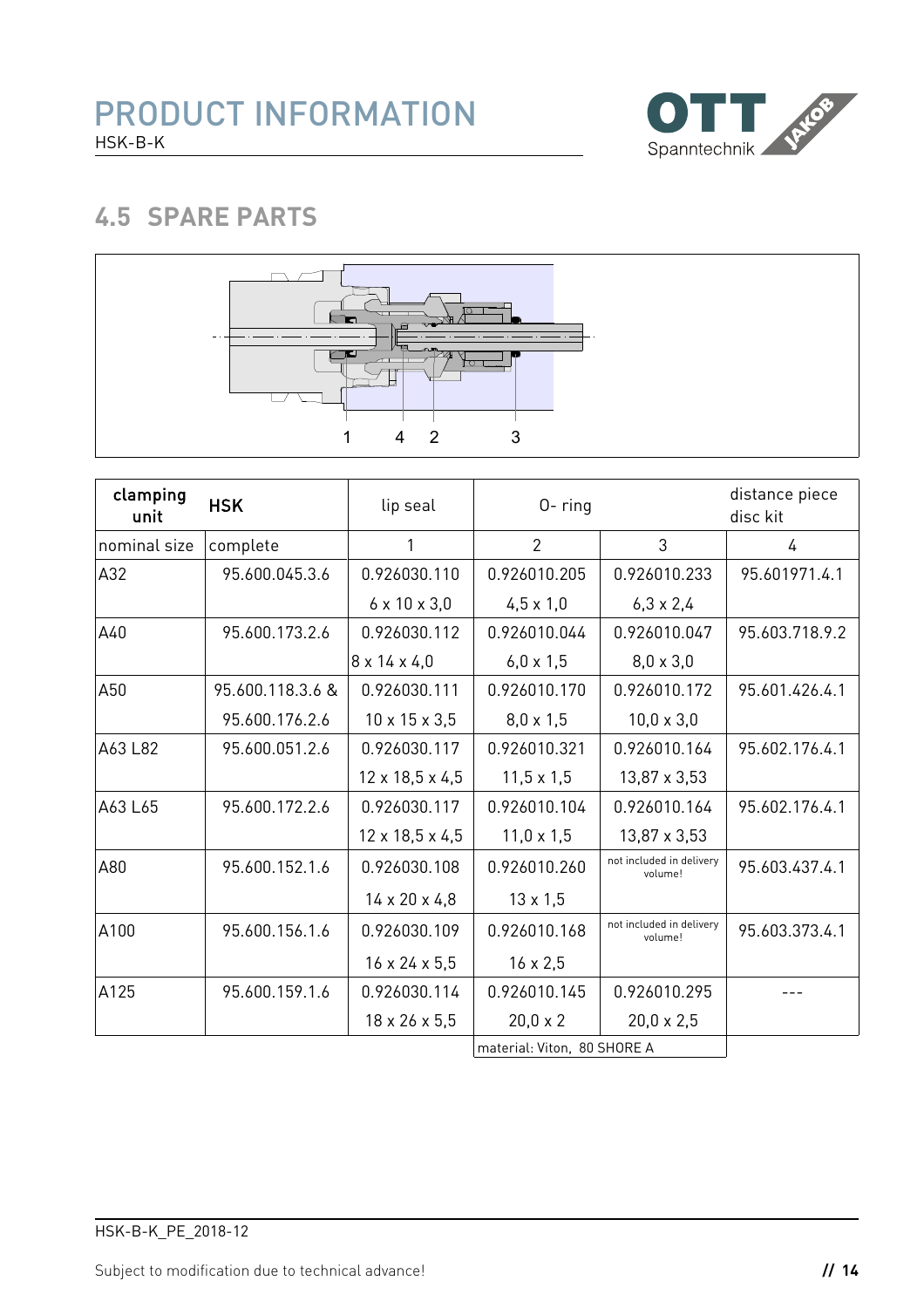

### **4.6 REPAIR CLAMPING UNIT HSK B-K-E**

If fashioning necessary, we have repair-clamping-units.

#### Fashioning edge

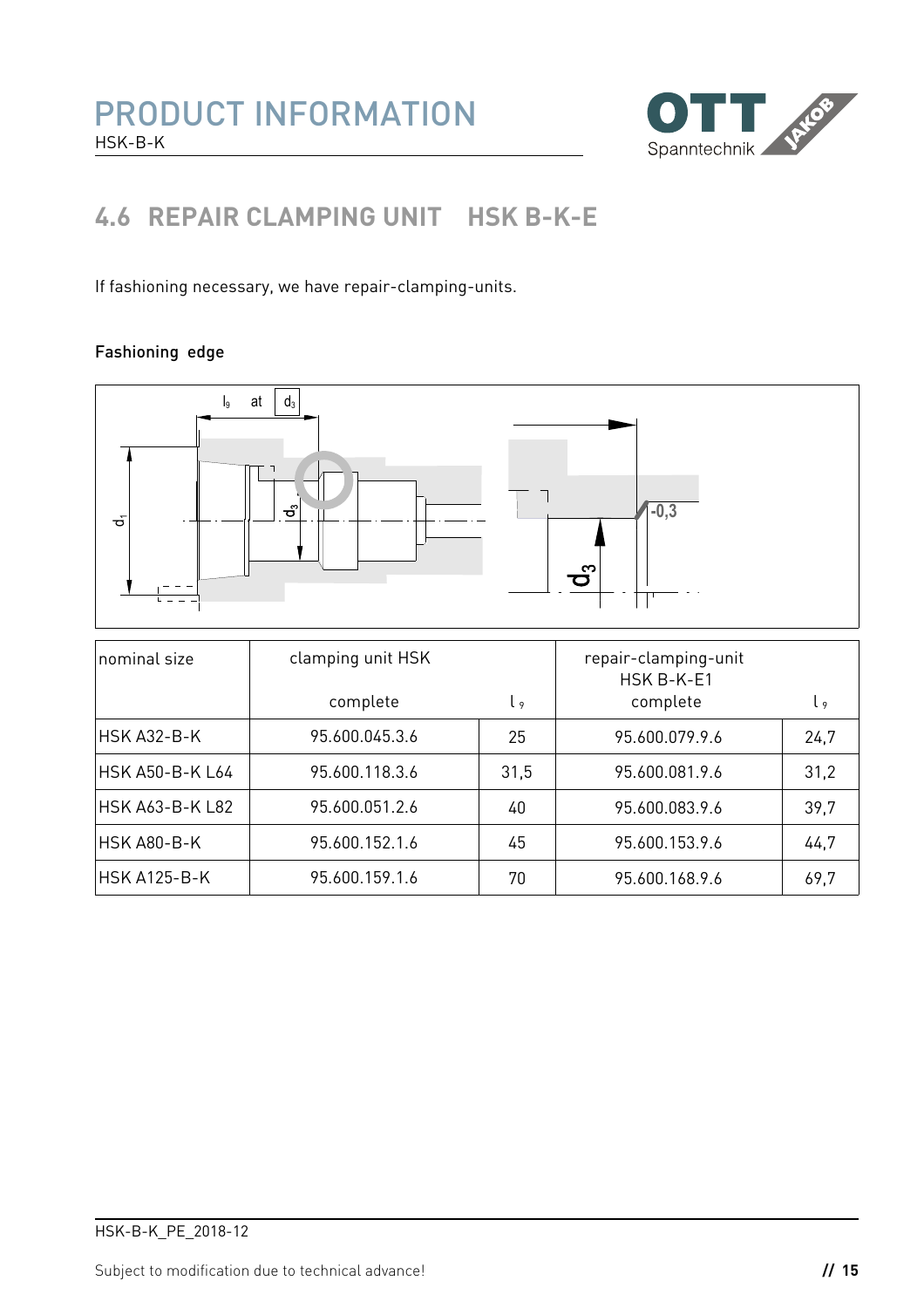#### PRODUCT INFORMATION HSK-B-K



#### Fashioning receiver